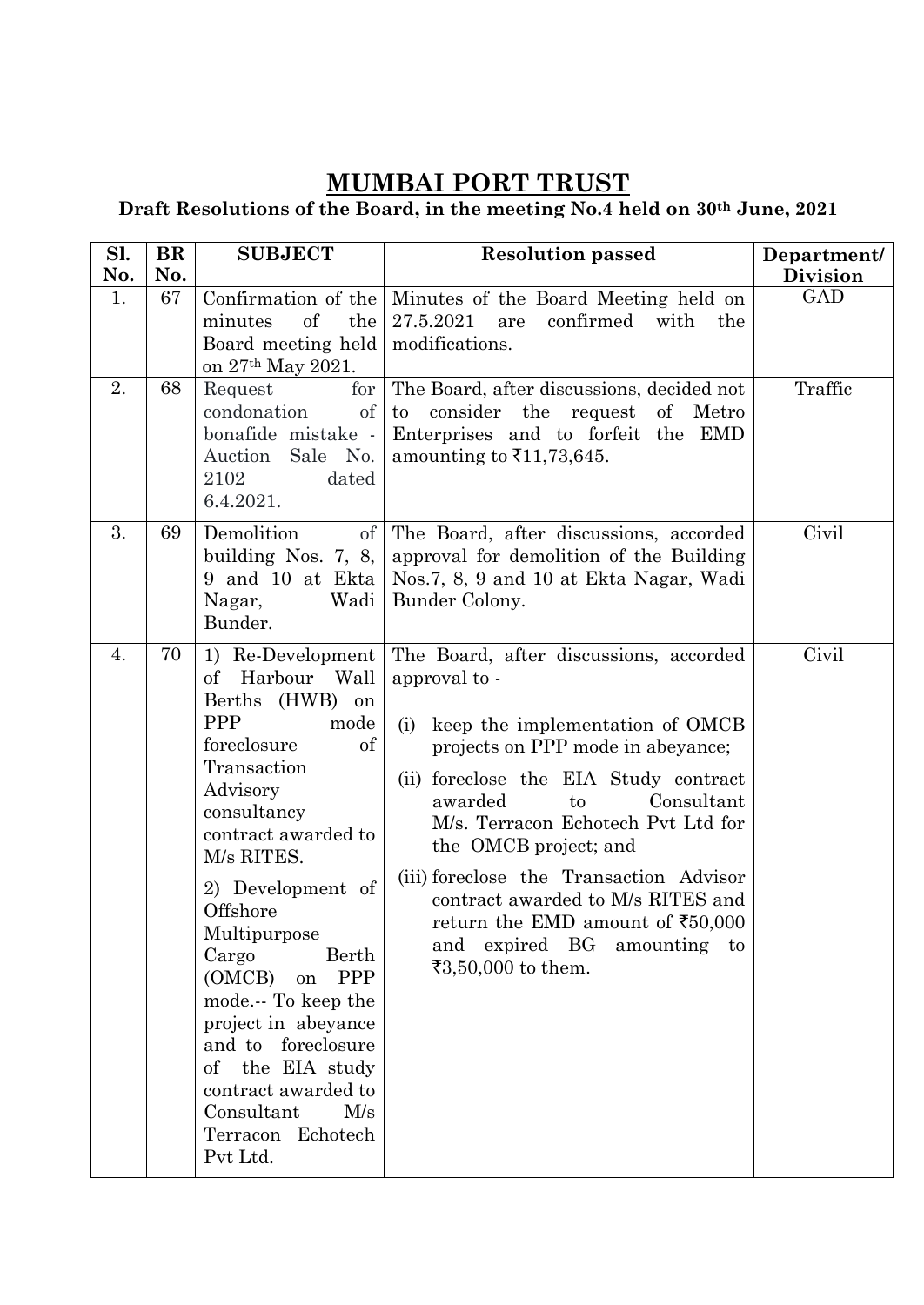| Sl.       | <b>BR</b><br>No. | <b>SUBJECT</b>                                                                                                                     | <b>Resolution passed</b>                                                                                                                                                                                                                                                                                                                                                                                                | Department/                     |
|-----------|------------------|------------------------------------------------------------------------------------------------------------------------------------|-------------------------------------------------------------------------------------------------------------------------------------------------------------------------------------------------------------------------------------------------------------------------------------------------------------------------------------------------------------------------------------------------------------------------|---------------------------------|
| No.<br>5. | 71               | Sanction to appoint<br>agency for renewal/<br>applying for new<br>license of VTMS<br>equipment.                                    | The<br>Board<br>accorded ex-post<br>facto<br>approval to -<br>(i)<br>appointment of Fidatomarine on<br>nomination basis and to place order<br>on Fidatomarine at a total cost of<br>₹11,33,000<br><i>(inclusive)</i><br>of<br>3%<br>contingencies but exclusive of GST;<br>GST shall be paid at applicable<br>rate) as facilitation charges.<br>make<br>$50\%$<br>advance<br>(ii)<br>payment<br>against Bank Guarantee. | <b>Division</b><br>Jt. Director |
| 6.        | 72               | Sanction<br>for<br>Disposal<br>of<br>Harbour<br>Tugs<br>'Ajay' and 'Anant'.                                                        | The Board, after discussions, accorded<br>approval to -<br>dispose off MbPT's harbour tugs<br>(i)<br>'Ajay' and 'Anant' on "as is where is<br>basis"<br>through<br>Materials<br>Management Division of M&EE<br>Department; and<br>(ii) redeploy<br>the<br>other<br>crew<br>on<br>operational crafts.                                                                                                                    | Marine                          |
| 7.        | 73               | Extension<br>for<br>of<br>continuation<br>occupation<br>official residence by<br>Yashodhan<br>Shri<br>Wanage, Ex. Dy.<br>Chairman. | The Board, after discussions, accorded<br>ex-post facto approval for retention of 5,<br>of Dougall House by Shri Yashodhan<br>Wanage, Ex. Dy. Chairman<br>till<br>30.4.2021 and to charge the same rent<br>as approved in the earlier TR from<br>1.4.2021 to 30.4.2021.                                                                                                                                                 | Welfare                         |
| 8.        |                  | of<br>Management<br>Fund<br>Provident<br>monies.                                                                                   | Board deferred the proposal.                                                                                                                                                                                                                                                                                                                                                                                            | Finance                         |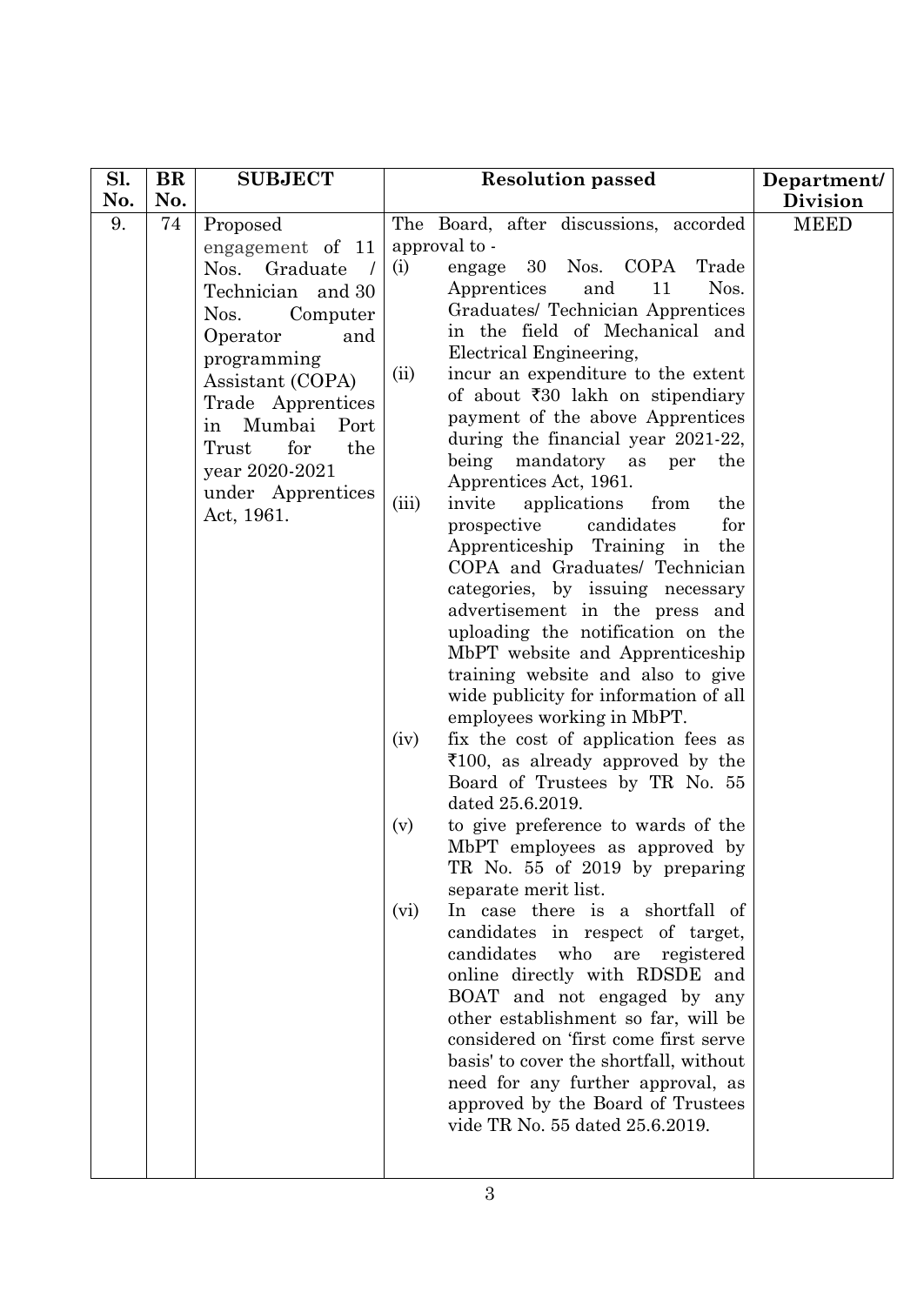| Sl. | <b>BR</b> | <b>SUBJECT</b>                                                                                                                                                                                          | <b>Resolution passed</b>                                                                                                                                                                                                                                                                                                                                                                                                                                                                                                                                                                                                                                                                                                      | Department/     |
|-----|-----------|---------------------------------------------------------------------------------------------------------------------------------------------------------------------------------------------------------|-------------------------------------------------------------------------------------------------------------------------------------------------------------------------------------------------------------------------------------------------------------------------------------------------------------------------------------------------------------------------------------------------------------------------------------------------------------------------------------------------------------------------------------------------------------------------------------------------------------------------------------------------------------------------------------------------------------------------------|-----------------|
| No. | No.       |                                                                                                                                                                                                         | (vii)<br>revise monthly stipend to COPA<br>Graduate<br>Technician<br>and<br>$\prime$<br>Apprentices, in case the same are<br>revised by Government of India,<br>without necessity for obtaining any<br>further approval from the Board.                                                                                                                                                                                                                                                                                                                                                                                                                                                                                       | <b>Division</b> |
| 10. | 75        | Request by India<br>Tourism<br>Development<br>Corporation<br>Ltd.<br>for<br>extension<br>of<br>license period, for<br>operating duty free<br>shop<br>at<br>International<br>Cruise<br>Terminal,<br>BPX. | after<br>Board,<br>discussions,<br>accorded<br>approval for granting further extension<br>of 11 months to ITDC from 29.6.2021 to<br>28.5.2022 or till completion of MICT<br>terminal / take over by PPP operator,<br>whichever is earlier, for<br>an<br>area<br>admeasuring 30 sq. mtrs. for operating<br>at<br>Free<br>Shop<br>Duty<br>Mumbai<br>International Cruise Terminal, BPX on<br>payment of license fees $@ \xi 4190.73$ (with<br>annual escalation of 4% over<br>the<br>preceding rate) per sq. mtr. or part<br>thereof per month or part thereof plus<br>applicable taxes. The License fee of<br>Flemingo Duty Free Shop Pvt. Ltd.,<br>should also be revised to $\text{\textsterling}4190.73$ from<br>29.6.2021. | Traffic         |
| 11. | 76        | Tie-up<br>Corporate<br>Covid-19<br>for<br>for<br>Vaccination<br><b>MbPT</b><br>Employees<br>between 18 to 44<br>and<br>years<br>Seafarers.                                                              | The Board accorded ex-post facto approval<br>to the following :-<br>to permit MbPT employees between the<br>(i)<br>age 18 to 44 years (other than Health<br>Care Workers, Frontline Workers) to<br>take their vaccination in any of the<br>Covid Vaccination Centre and payment<br>be made by them and later<br>can<br>reimbursement will be allowed to them<br>by MbPT,<br>(ii) to arrange onsite vaccination by MbPT<br>for all Seafarers (in addition to MbPT<br>employees between the age group of 18<br>to 44 years other than Health Care<br>Workers and Frontline Workers) by<br>making tie-up with corporate hospitals<br>and to make advance payment, by<br>MbPT.                                                    | Medical         |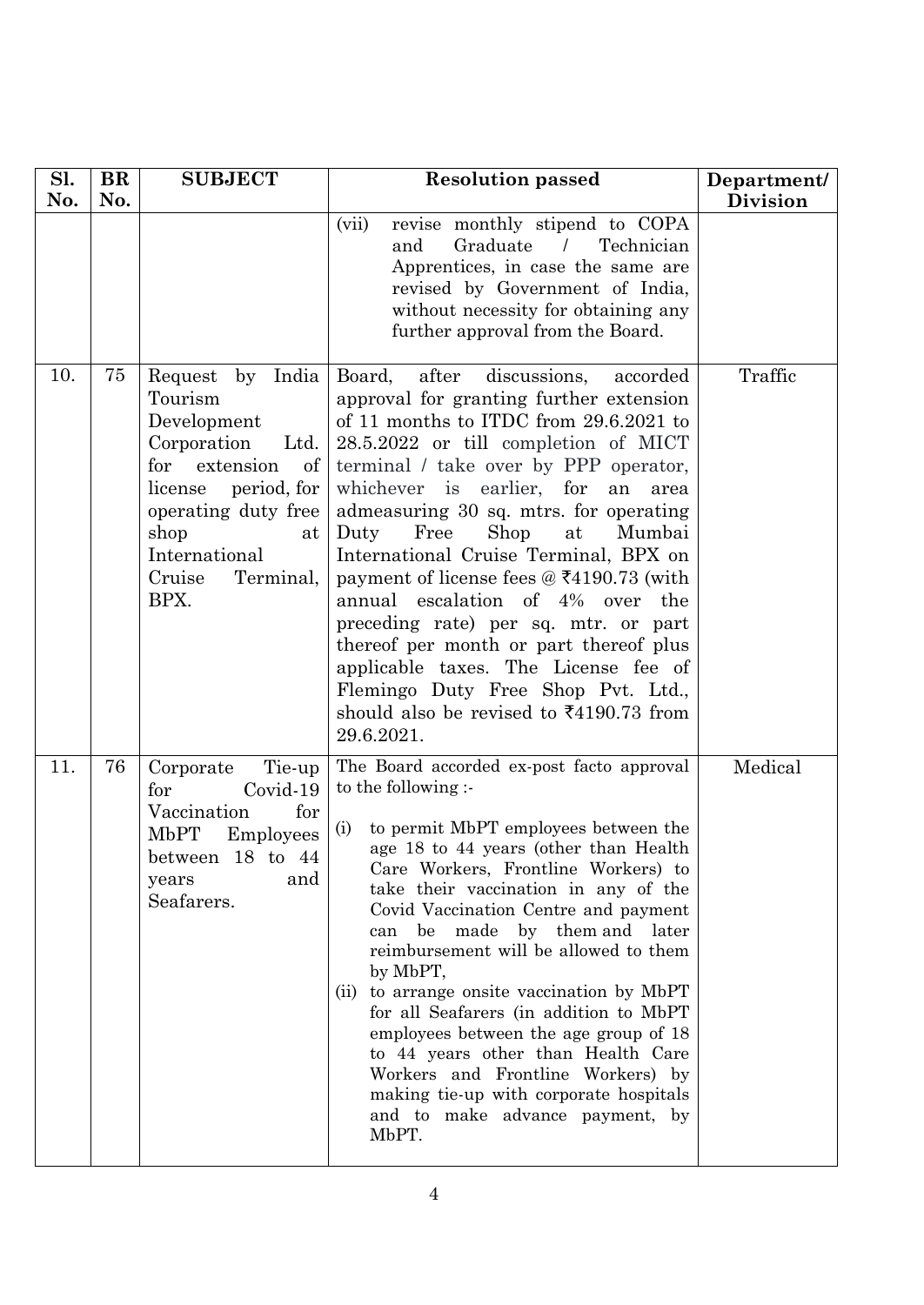| Sl. | <b>BR</b> | <b>SUBJECT</b>                                                                                                                                                                                | <b>Resolution passed</b>                                                                                                                                                                                                                                                                                                                                                                                                                                                                                                                          | Department/         |
|-----|-----------|-----------------------------------------------------------------------------------------------------------------------------------------------------------------------------------------------|---------------------------------------------------------------------------------------------------------------------------------------------------------------------------------------------------------------------------------------------------------------------------------------------------------------------------------------------------------------------------------------------------------------------------------------------------------------------------------------------------------------------------------------------------|---------------------|
| No. | No.       |                                                                                                                                                                                               |                                                                                                                                                                                                                                                                                                                                                                                                                                                                                                                                                   | <b>Division</b>     |
|     |           |                                                                                                                                                                                               | (iii) All Health Care Workers, Frontline<br>Workers and employees above the age of<br>45 years and their dependent family<br>members should avail the vaccination<br>through<br>MbPT<br>service<br>Hospital<br>Vaccination Centre or any other MCGM<br>Vaccination Centers at free of cost, and                                                                                                                                                                                                                                                   |                     |
|     |           |                                                                                                                                                                                               | to write a letter to all Shipping<br>(iv)<br>Agencies by TM and DC, to provide the<br>list of seafarers required vaccination,<br>so as to arrange vaccination by MbPT.                                                                                                                                                                                                                                                                                                                                                                            |                     |
| 12. | 77        | Amendment to the<br>TAMP's<br>Gazette<br>Notification<br>dated<br>12.4.2021<br>notified<br>"SOR of 9 vacant<br>plots to be allotted<br>on e-auction cum e-<br>tender<br>basis"<br>in<br>MbPT. | Board accorded approval to take up the<br>amendment issue with TAMP as per the<br>Agenda.                                                                                                                                                                                                                                                                                                                                                                                                                                                         | Estate /<br>Finance |
| 13. | 78        | Extension of period<br>of Empanelment of<br>Valuers<br>for<br>valuation<br>of<br>MbPT's Properties.                                                                                           | Board accorded ex-post facto approval to<br>extend the period of empanelment of two<br>on MbPT panel, i.e.<br>valuers<br>Shri<br>Avinash Pendse and Mahesh Shetty<br>Consultants, by 3 months i.e. w.e.f.<br>14.6.2021 to 13.9.2021 on nomination<br>basis on the same rate i.e. $\overline{5}5$ per sq. m<br>(excluding GST) for land, ₹3 per sq. m<br>(excluding GST) for structure, and ₹2<br>per sq. m (excluding GST) for basin,<br>which was quoted by the said valuers in<br>the year 2018 for valuation work of<br>remaining zones/plots. | Estate              |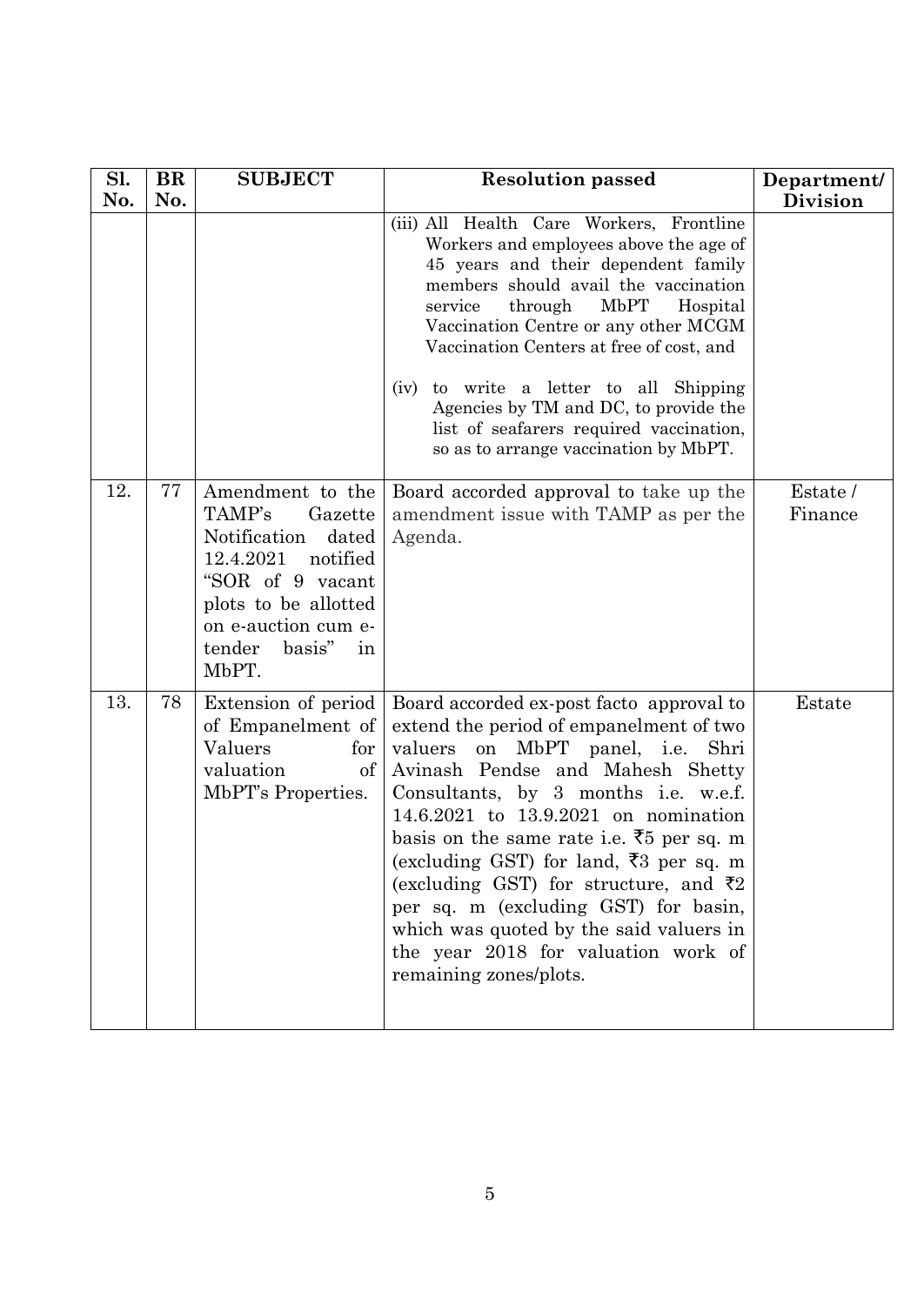| Sl. | <b>BR</b> | <b>SUBJECT</b>                                                                                                                                                                                                                                                                                                                              | <b>Resolution passed</b>                                                                                                                                                                                                                                                                                                                                                                                                                                                                                                                                                                                                                                                                                                                               | Department/     |
|-----|-----------|---------------------------------------------------------------------------------------------------------------------------------------------------------------------------------------------------------------------------------------------------------------------------------------------------------------------------------------------|--------------------------------------------------------------------------------------------------------------------------------------------------------------------------------------------------------------------------------------------------------------------------------------------------------------------------------------------------------------------------------------------------------------------------------------------------------------------------------------------------------------------------------------------------------------------------------------------------------------------------------------------------------------------------------------------------------------------------------------------------------|-----------------|
| No. | No.       |                                                                                                                                                                                                                                                                                                                                             |                                                                                                                                                                                                                                                                                                                                                                                                                                                                                                                                                                                                                                                                                                                                                        | <b>Division</b> |
| 14. | 79        | Outsourcing<br>the<br>Operation<br>and<br>maintenance<br>of<br>MbPT's two<br>Pilot<br>'Purva'<br>Launches<br>'Prachi'<br>for<br>and<br>three<br>and<br>years<br>further extendable<br>another<br>for<br>two<br>years.                                                                                                                       | The Board accorded approval -<br>to outsource the O&M of Pilot<br>(i)<br>Launches 'Purva & Prachi' for 3<br>years, extendable for another 2<br>years, at an estimated cost of $\bar{5}3.8$<br>crores including 18% GST and 3%<br>contingencies for 3 years and to<br>incur the expenditure from Budget<br>provisions for Launches,<br>call<br>for<br>tenders<br>open<br>(ii)<br>to<br>$_{\rm by}$<br>publishing on CPP Portal<br>and<br>MbPT website, and<br>redeploy the staff of Pilot Launches<br>(iii)<br>'Purva & Prachi' to other Dock Tugs<br>for operation on three shifts (8 hrs)<br>instead of present arrangement of<br>two shifts (12 Hours) on award of<br>contract of O&M of MbPT Pilot<br>Launches.<br>[S/Shri Sudhakar Apraj and Kersi | Marine          |
|     |           |                                                                                                                                                                                                                                                                                                                                             | Parekh dissented].                                                                                                                                                                                                                                                                                                                                                                                                                                                                                                                                                                                                                                                                                                                                     |                 |
| 15. | 80        | Outstanding<br>23<br>towards<br>damaged<br>containers<br>discharged<br>from<br>M.V.<br>Jindal<br>Kamakshi.                                                                                                                                                                                                                                  | Board accorded approval to waive/write<br>off the total outstanding of $\overline{5}115.25$ lakh<br>inclusive of interest under Section 53 of<br>MPT Act, 1963 subject to the Agent, M/s.<br>J.M. Baxi $\&$ Co. paying the Service tax,<br>GST and interest amounting to $\overline{\xi}21.70$<br>lakh.                                                                                                                                                                                                                                                                                                                                                                                                                                                | Traffic         |
| 16. | 81        | Valuation<br>with<br>regard to renewal<br>of leases in respect<br>of $(i)$<br>Plot<br>area<br>No.355,<br>(ii)<br>Expansion phase II<br>North Yard,<br>(iii)<br>Extension<br>of<br>Slipway in<br>south<br>yard and (iv) Addl.<br>for<br>Water<br>area<br>slipway<br>extra<br>at<br>Mazgaon<br><b>Reclamation Estate</b><br>leased to Mazagon | Board accorded approval to carry out<br>independent valuation in respect of two<br>plots bearing Code No.20801642 (area<br>1960.93 sq.mtrs. totally land) and Code<br>No.20801652 (area 1850 sq.mtrs. totally<br>water area) by Shri Avinash Pendse,<br>Valuer on the MbPT panel.                                                                                                                                                                                                                                                                                                                                                                                                                                                                      | Estate          |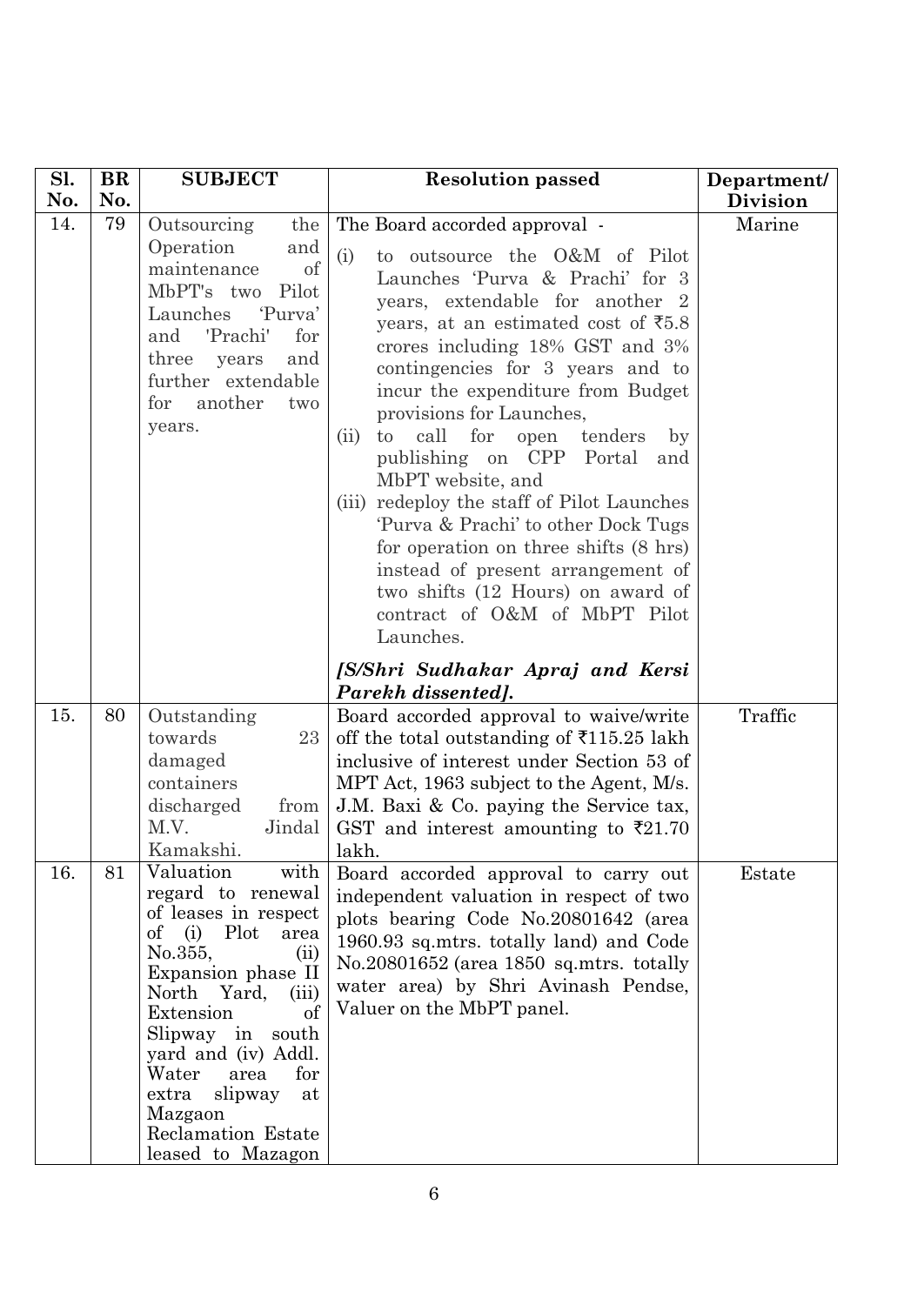| Sl. | <b>BR</b> | <b>SUBJECT</b>                                                                                                                           | <b>Resolution passed</b>                                                                                                                                                                                                                                                                                                                                                                                                                                                                                                                                                                                                                                                            | Department/     |
|-----|-----------|------------------------------------------------------------------------------------------------------------------------------------------|-------------------------------------------------------------------------------------------------------------------------------------------------------------------------------------------------------------------------------------------------------------------------------------------------------------------------------------------------------------------------------------------------------------------------------------------------------------------------------------------------------------------------------------------------------------------------------------------------------------------------------------------------------------------------------------|-----------------|
| No. | No.       |                                                                                                                                          |                                                                                                                                                                                                                                                                                                                                                                                                                                                                                                                                                                                                                                                                                     | <b>Division</b> |
|     |           | Shipbuilders<br>Dock<br>Ltd.<br>(MDSL)<br>Review by Land<br>Allotment<br>Committee.                                                      |                                                                                                                                                                                                                                                                                                                                                                                                                                                                                                                                                                                                                                                                                     |                 |
| 17. | 82        | Disciplinary action<br>Shri<br>against<br>Suresh Narayanrao<br>ex-Shore<br>Marne,<br>Traffic<br>Worker,<br>Department, I/c No.<br>86255. | The Board accorded approval to issue<br>show cause memo to Shri Suresh N.<br>Ex-Shore<br>Worker,<br>Marne,<br>Traffic<br>Department, proposing a penalty of<br>withholding 10% of his pension for a<br>period of one year.                                                                                                                                                                                                                                                                                                                                                                                                                                                          | Traffic         |
| 18. | 83        | Control<br>Access<br>System - Sanction<br>for Subcontracting<br>of<br>and<br>signing<br><b>MOU</b>                                       | The Board accorded approval -<br>for appointment of EINS as sub-<br>(i)<br>contractor of WIPRO for the subject<br>project as per Clause 3.4, and<br>(ii) to empower CME to sign the<br>tri-partite MOU with revision, if<br>any, as mentioned in the note.                                                                                                                                                                                                                                                                                                                                                                                                                          | Jt. Director    |
| 19. | 84        | Payment of bills to<br>Shri<br>Narendra<br>Walawalkar,<br>Sr.<br>Advocate.                                                               | The<br>Board<br>accorded<br>for<br>approval<br>payment of bills of Shri Narendra<br>Walawalkar, Sr. Advocate amounting to<br>₹20,50,000/- (Rupees Twenty Lakh Fifty<br>Thousand) as per Delegation of Powers.                                                                                                                                                                                                                                                                                                                                                                                                                                                                       | Legal           |
| 20. | 85        | Re-appropriation of<br>Fund from<br>GLC<br>Code 752(60 crores)<br><b>GLC</b><br>other<br>to<br>Codes.                                    | The Board accorded approval to the Re-<br>appropriation of Fund from GLC Code<br>752 (60 crores) to other GLC Codes due<br>to Zero/insufficient Budget provision in<br>Budget Estimate for the financial year<br>2021-22 for the expenses incurred till<br>handing over of the Hospital Project to<br>the concessionaire or up to finalization<br>of RBE 2021-22 whichever is earlier,<br>under Medical Department various GLC<br>Code Nos. cover expenditure related to<br>office<br>and<br>administrative<br>Stores,<br>Operation and Maintenance<br>services,<br>services, Security services and Stores-<br>Medical,<br>alongwith<br>FA&CAO's<br>comments at para 8 of the note. | Medical         |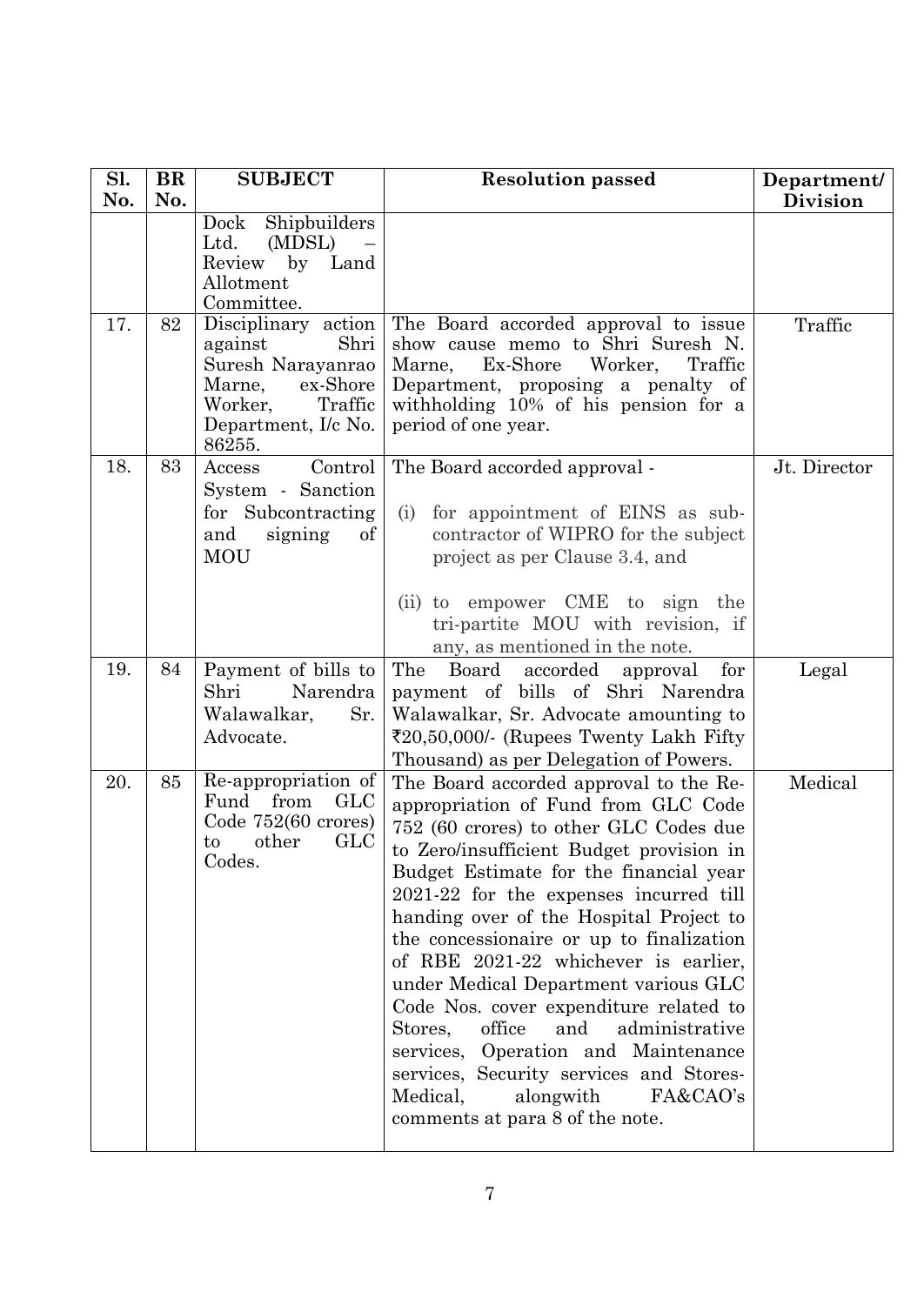| Sl. | <b>BR</b> | <b>SUBJECT</b>                                                                                                            | <b>Resolution passed</b>                                                                                                                                                                                                                                                                                                                                                                                                                                                                                                                                                                                                                                                                                                | Department/     |
|-----|-----------|---------------------------------------------------------------------------------------------------------------------------|-------------------------------------------------------------------------------------------------------------------------------------------------------------------------------------------------------------------------------------------------------------------------------------------------------------------------------------------------------------------------------------------------------------------------------------------------------------------------------------------------------------------------------------------------------------------------------------------------------------------------------------------------------------------------------------------------------------------------|-----------------|
| No. | No.       |                                                                                                                           |                                                                                                                                                                                                                                                                                                                                                                                                                                                                                                                                                                                                                                                                                                                         | <b>Division</b> |
| 21. | 86        | of<br>Empanelment<br>Nos.<br>of<br>more<br>Super-<br>Private<br>Speciality Hospitals/<br>Diagnostic Centres.              | Board accorded approval to empanel the<br>following Hospitals/Diagnostic centres<br>under the panel of Mumbai Port Trust<br>Hospital to provide Specialty Services<br>Diagnostic services, both Radiology and<br>Pathology at the prevailing rate of<br>CGHS, Mumbai city on credit basis to<br>the MbPT Beneficiaries, for a period of<br>two years from the date of signing of<br>MOU or till Establishment of super<br>specialty services by the Concessionaire<br>at the MbPT Hospital, whichever is<br>earlier:<br>Apex Group of Hospitals [Para 8(i)],<br>(i)<br>Medcare Institute of Diagnostics<br>(ii)<br>[Para $8$ (ii)]; and<br>Shushrusha's<br>Suman<br>(iii)<br>Ramesh<br>Tulsiani Hospital [Para 8 (iii)] | Medical         |
| 22. |           | of<br>Expression<br>Interest for Island<br>Cruise<br>(Hopping)<br>Tour.                                                   | The agenda is deferred                                                                                                                                                                                                                                                                                                                                                                                                                                                                                                                                                                                                                                                                                                  | Marine          |
| 23. | 87        | Action Taken Report<br>the<br>decisions<br><sub>on</sub><br>taken in the Board<br>meeting held on $27th$<br>May 2021.     | Board noted the Action Taken Report, on<br>the decisions taken in the Board meeting<br>held on $27th$ May 2021.                                                                                                                                                                                                                                                                                                                                                                                                                                                                                                                                                                                                         | <b>GAD</b>      |
| 24. | 88        | Development<br>of<br>Seafarer Centre on<br>Public-Private-<br>(PPP)<br>Partnership<br>mode-Reg.                           | Board accorded approval for floating of<br>Expression of Interest (EOI) for setting<br>up of Seafarer Centre with world class<br>facilities<br>Seafarer's<br>under<br>Public-<br>Private-Partnership (PPP) mode.                                                                                                                                                                                                                                                                                                                                                                                                                                                                                                        | Marine          |
| 25. | 89        | Capital<br>Dredging<br>for Deepening and<br>Widening<br>of<br>Approach Channel<br>to Second Chemical<br>Berth at Pir Pau. | The Board accorded approval to accept<br>and award the work to the bidder Van<br>Oord India Pvt. Ltd. amounting to<br>₹61,25,81,000 exclusive of GST, after the<br>receipt of Environment Clearance.                                                                                                                                                                                                                                                                                                                                                                                                                                                                                                                    | Civil           |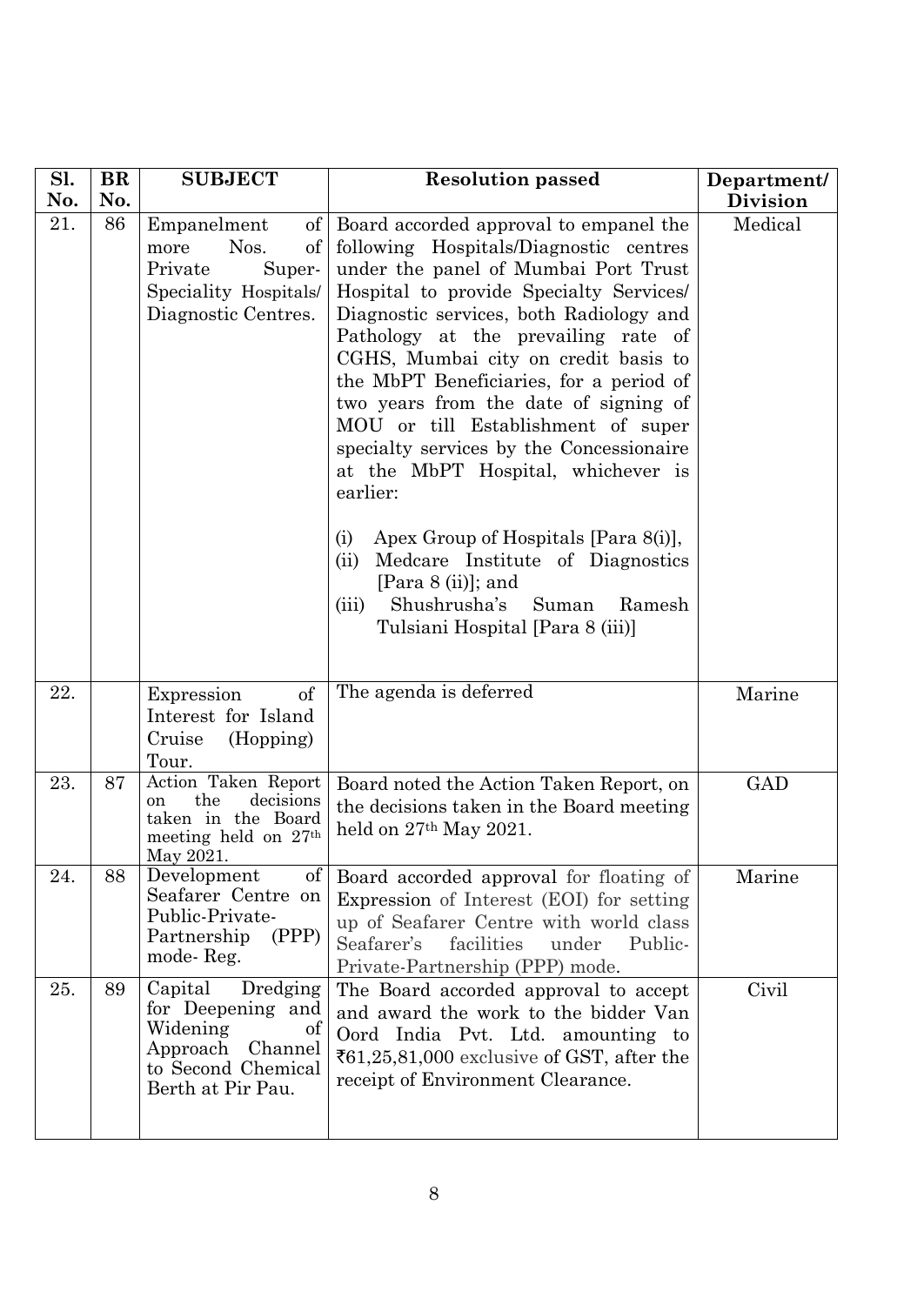| Sl.<br>No. | BR<br>No. | <b>SUBJECT</b>                                                                                                                                                                                                                                                      | <b>Resolution passed</b>                                                                                                                                                                                                                                                                                                                                                                                                                                                                                                                                                                                                                                                                                                                                                                                                                                                                                                                                                                                                                                                                                                                                                      | Department/                |
|------------|-----------|---------------------------------------------------------------------------------------------------------------------------------------------------------------------------------------------------------------------------------------------------------------------|-------------------------------------------------------------------------------------------------------------------------------------------------------------------------------------------------------------------------------------------------------------------------------------------------------------------------------------------------------------------------------------------------------------------------------------------------------------------------------------------------------------------------------------------------------------------------------------------------------------------------------------------------------------------------------------------------------------------------------------------------------------------------------------------------------------------------------------------------------------------------------------------------------------------------------------------------------------------------------------------------------------------------------------------------------------------------------------------------------------------------------------------------------------------------------|----------------------------|
| 26.        | 90        | Fixing rates under<br>Section 3.3 $(A)(ii)$ of<br>SOR revised w.e.f.<br>1.5.2021<br>for<br>following<br>two<br>projects-<br>(i) Erection<br>of<br>silos;<br>temporary<br>and<br>$(ii)$ Allotment of 10<br>plots for use as<br>warehouses.                           | Board accorded approval to the following<br>recommendations of the Land Allotment<br>Committee -<br>(i) consider the base rate of $\bar{\tau}$ 120 per sq.<br>mtr. per month as per rates specified<br>under Section 3.3 (A) (ii) of SOR for 3<br>plots, viz., RCD at Cotton Depot<br>admeasuring 1.5 acre and 2 plots at<br>Paardiwada, Reay Road, admeasuring<br>5000 sq. mtrs. each, to be used for<br>erection of temporary silos for storage<br>of cement, fly ash, etc.<br>(ii) consider the base rate of $\bar{\mathfrak{Z}}120$ per sq.<br>mtr. per month for open area and<br>₹159 per sq. mtr. for covered areas as<br>per rates specified under Section 3.3<br>$(A)$ (ii) of SOR for 10 plots/sheds/<br>warehouses to be used exclusively for<br>Type-I cargo (i.e. storage of cargoes<br>handled by<br>ships/<br>railways<br>in<br>Mumbai Port),<br>(iii)<br>consider the rates suggested by<br>the approved Valuer as base rate (i.e.<br>as per column 7 of table shown at<br>para 3 of the Agenda) for plots /<br>sheds/ warehouses to be used for<br>Type II cargo (i.e. not used<br>exclusively for cargoes handled by the<br>ships/railways in Mumbai Port). | <b>Division</b><br>Traffic |
| 27         | 91        | Transfer<br>of<br>$\overline{2}$<br>permanent posts of<br>Marine<br>Engineer,<br>Marine department<br>Dy.<br>Chief<br><b>as</b><br>Officer,<br>Accounts<br>Finance department<br>- Amendment of the<br>relevant provisions<br>in MbPTE (RS&P)<br>Regulations, 2010. | Board has accorded approval to the<br>proposed amendment (as set out at<br>Annexure I) to Regulation 5 of the<br>Mumbai<br>Port<br>Trust<br>Employees<br>(Recruitment, Seniority and Promotion)<br>Regulations, 2010 read with Section 28<br>of the Major Port Trusts Act, 1963,<br>subject to sanction of the Government<br>under Section 124(i) ibid.                                                                                                                                                                                                                                                                                                                                                                                                                                                                                                                                                                                                                                                                                                                                                                                                                       | GAD                        |